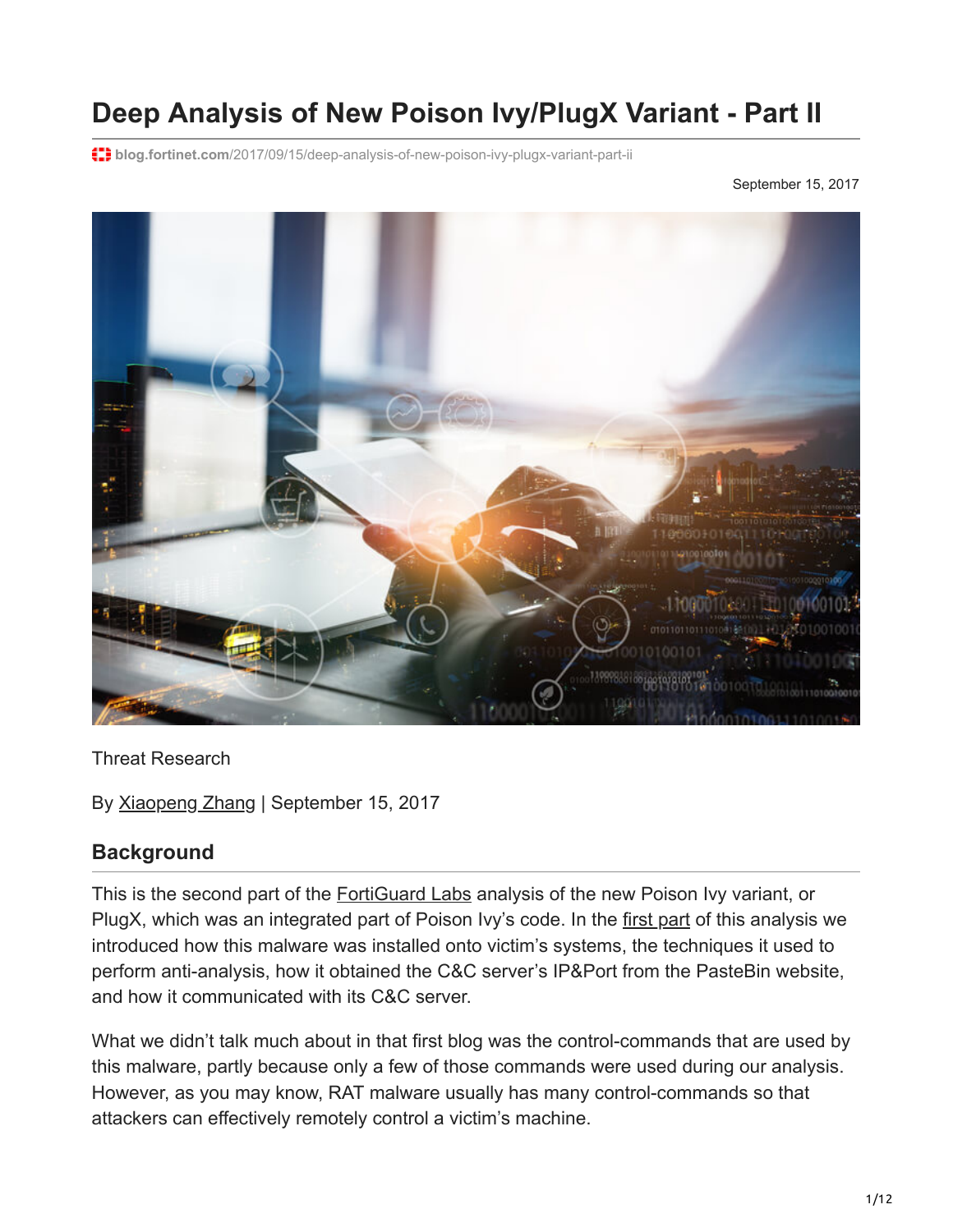So, after our initial analysis, we monitored the C&C servers and captured their packets. Fortunately, we were able to successfully collect enough attacks and packets so that we could obverse and document its behavior. In this analysis, I'm going to focus on the controlcommands used by the C&C server as it attempts to penetrate the victim's network by exploiting vulnerabilities.



Although the C&C servers have now been shut down, we found a way to decrypt the communication data from the captured packets in order to analyze its behavior.

As per my analysis, this variant of Poison Ivy eventually launches the [MS17-010](https://technet.microsoft.com/en-us/library/security/ms17-010.aspx) (Eternal Blue) attack against the machines located inside the victim's LAN. Let's now take a look at how it performs this exploit.

## **Manage multiple modules**

Before going on, however, we have to talk about how the decrypted modules are managed. From Part I we know that there are six modules in the svchost.exe program, which are connected by a doubly linked list. There is a module node in each of modules, as well as in svchost.exe. The module node is added into the doubly linked list when its module code is initialized. The header of the doubly linked list is in a global variable located in svchost.exe's memory space (qword 2345D0 with base address 0x220000 in my case). Below is a module node's structure, along with some corrections to the one shown in the Part I of this analysis.

|  |  | Offset Size Description |                                                           |
|--|--|-------------------------|-----------------------------------------------------------|
|  |  |                         | +00H 8 bytes pointer to next object in the list           |
|  |  |                         | +08H 8 bytes pointer to previous object in the list       |
|  |  |                         | $+10H$ 4 bytes a flag that tells if the module being used |
|  |  |                         | +14H 4 bytes a constant 0x1B1844DF                        |
|  |  |                         | +18H 4 bytes module's index                               |
|  |  |                         | +28H 8 bytes the base address of the module               |
|  |  |                         | +30H 8 bytes pointer to export function table             |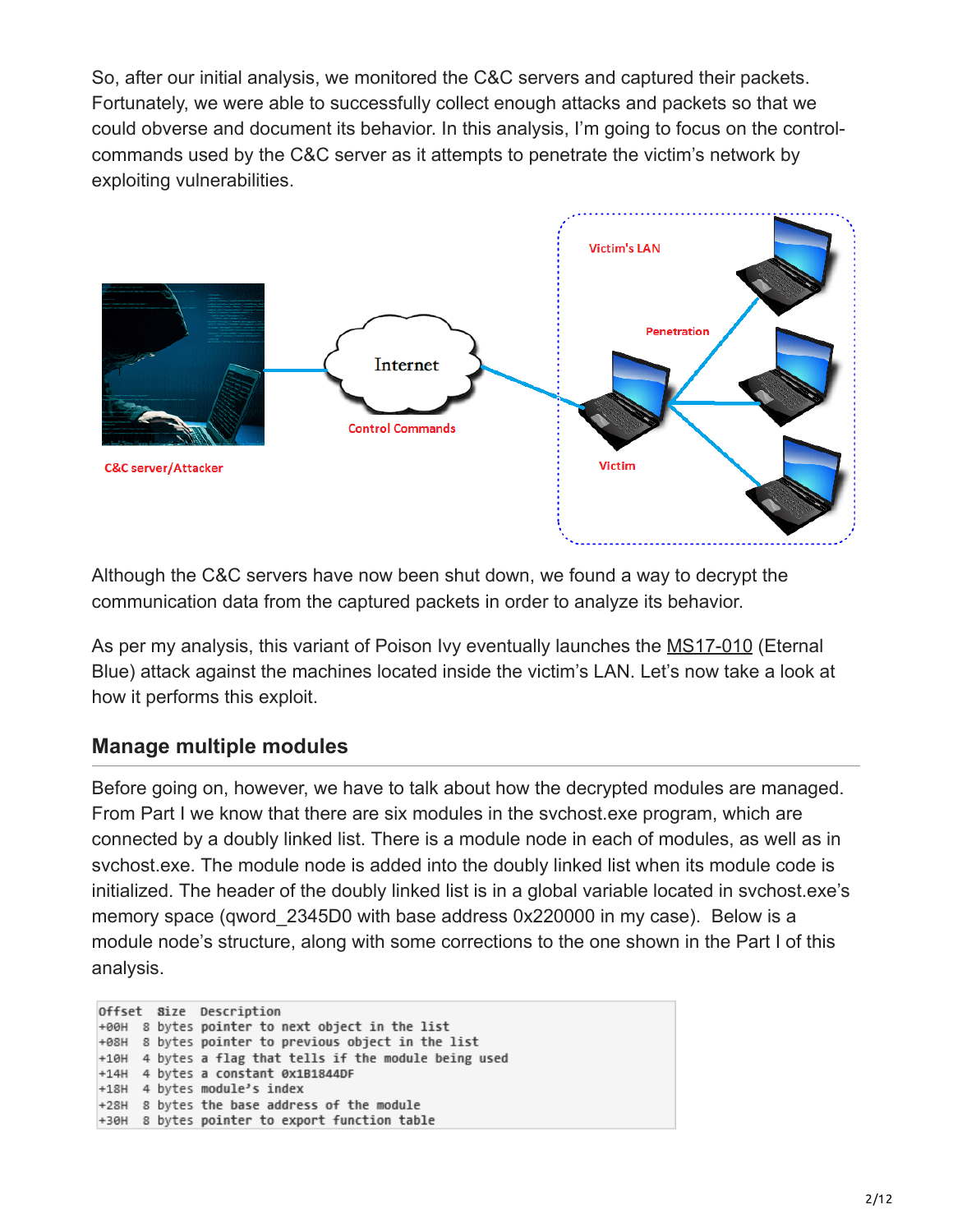The first module (which was injected into svchost.exe when svchost.exe started) is executed in svchost.exe, and was the first one added into the doubly linked list. I call it the host module.

I named these module1, module2, etc. according to the order in which they are added into the doubly linked list, The six modules are decrypted by the host module.

|  | Figure 1 shows a view of the module node of the host (svchost.exe) in memory. |  |  |
|--|-------------------------------------------------------------------------------|--|--|
|  |                                                                               |  |  |

ומקומים הם יום מסוים שמש המשון היום לא היו המשפטים.

| 000000000021F6E3<br>00 00                                                                                                                        | add byte ptr ds [rax] al                                  |                          |                                         |
|--------------------------------------------------------------------------------------------------------------------------------------------------|-----------------------------------------------------------|--------------------------|-----------------------------------------|
| 000000000021F6E5<br>00 00<br>000000000021F6E7<br>00 20                                                                                           | add byte ptr ds [rax] al                                  |                          | Default (x64 fastcall)                  |
|                                                                                                                                                  | add byte ptr ds [rax], ah                                 |                          | 1: rcx 000000000051F2                   |
| $\blacksquare$                                                                                                                                   |                                                           |                          | 2: rdx 00000000000000                   |
|                                                                                                                                                  |                                                           |                          | r8 000000000021B00                      |
|                                                                                                                                                  |                                                           |                          | 4: r9 000000004001000                   |
| <b>Const value</b><br>000000000021F6D8                                                                                                           |                                                           |                          |                                         |
|                                                                                                                                                  | -9) - 1                                                   |                          | 000021F6D0 5000000000020F3048           |
| $\frac{1}{2}$ Dump 4<br>$\frac{1}{2}$ Dump 2<br>$\n  Q 1 Q 1 Q 1 Q 1 Q 1 Q 1 Q 1 Q 1 Q 1 Q 1 Q 1 Q 1 Q 1 Q 1 Q 1 Q <$<br><b>U_J</b> Dump 1       | <b>U</b> Dump 5<br>Module index                           | 000021F6D8               | 000000000021F6F0                        |
| $\frac{1}{\text{Hex}}$ Next node<br><b>Address</b>                                                                                               | Prev node<br><b>ASUIL</b>                                 | 000021F6E0<br>٠          | 0000000000000000                        |
| 68 50 16 00 00 00 0 <sup>1</sup> 30 80 F2 51 00 00 00 00 00<br>0000000000334A20                                                                  | $HP$                                                      | 000021F6E8               | 0000000000000020                        |
| 30 01 00 00 00 00 0F 44 18 18 00 00 00 00 00 00 00 00<br>OO.                                                                                     | R <sub>D</sub>                                            | boooz1F6F0               | 00000000004D4048                        |
| 00 USECI TIAR <0 for an an antion member for up 22 00 00 00 00 00 00                                                                             | <b>Module Base Address</b>                                | 121F6F8                  | 00000000005AB540                        |
|                                                                                                                                                  |                                                           | 121F700                  | 00000000005AA2E0                        |
| 00000000000334A66 UC 3E 44 UU UU UU UU UU E8 45 23 00 00 00 00 00 00                                                                             | Ü>"                                                       | D00021F708               | 0000000000192189<br>n<br>$\mathbb{L}^+$ |
| 00000000000334A70 C8 4A 22 00 00<br>nn                                                                                                           | 00 00 02- <del>4A 22 08 0</del> 0 00 00 00<br>ÈJ"<br>øJ". | 000021F710<br>000021F718 | 00000000005AB5CA<br>00000000005A3000    |
| 00000000000224A 0 20 4P 22 00 00 00 00 00 00 18 38 22 00 00 00 00 00                                                                             |                                                           | 000021F720               | 0000000000000000                        |
| Pointer to function table                                                                                                                        | .8"<br>ts'                                                | 000021F728               | 0000000000000000                        |
| 000000                                                                                                                                           | 40 3A 22 00 00 00 00 00<br>T9"                            | 000021F730               | 0000000000000048                        |
| 5C 3A 22 00 00 00 00 00<br>0000000000334AB0                                                                                                      | 00 OM                                                     | D00021F738               | 0000000000000001                        |
| DC 2E 22 00 00 00 00 00<br>0000000000334AC0                                                                                                      | <b>Function Table</b><br>000                              | 000021F748               | 0000000000000000                        |
| $CC$ 2A 22 00 00 00 00 00<br>0000000000334AD0                                                                                                    | Ì*"<br>22 00 UU UU 00 00                                  | 000021F748               | 0000000000000000                        |
| 38 2E 22 00 00 00 00 00<br>0000000000334AE0                                                                                                      | g<br>A8 2E 22 00 00 00 00 00                              | 000021F750               | 0000000000000000                        |
| 6C 11 22 00 00 00 00 00 00 84 11 22 00 00 00 00 00<br>0000000000334AF0<br>24 46 22 00 00 00 00 00 00 94 46 22 00 00 00 00 00<br>0000000000334B00 |                                                           | 000021F758               | 0000000000000000                        |
| 0000000000334B10                                                                                                                                 | \$F"<br>۱G'                                               | 000021F760               | 0000000000000000                        |
| 000000<br>000000<br>00100<br>100 00<br>0000000000334B20                                                                                          | 0000<br>100 00<br>0000                                    | 000021F768               | 0000000000000000                        |
| 0000000000334B30<br>00 00 00 00 00                                                                                                               | 00 00 00 00 00 00 00 00 00 00 00 00                       | 000021F770               | 000007FEFE0A0000 W                      |
| 00,00,00<br>00 00<br>00 00 00<br>0000000000334B40                                                                                                | 00 00 00 00 00 00<br>0000                                 | 000021F778               | 00000000002345F8                        |
| 00 00 00 00 00 00 00 00<br>0000000000334B50                                                                                                      | 100 00 00 00<br>100 00 00 00                              | 000021F780               | 0000000000000001                        |
| 0000000000334B60<br>00 00 00 00 00                                                                                                               | 00 00 00 00 00 00 00 00 00<br>0000                        | 000021F788               | 0000000000000000                        |
| 0000000000334B70<br>00 00 00 00 00                                                                                                               | 00 00 00 00 00 00 00 00 00<br>0000                        | 000021F790<br>000021F798 | 0000000000334A60<br>0000000000191009    |
| 0000000000334B80                                                                                                                                 |                                                           | 000021F7A0               | F20272D8A6828E00                        |
| 00,00,00<br>00 00<br>00 00 00 00 00 00 00<br>0000000000334B90                                                                                    | 10000<br>0000                                             | 000021F7A8               | 0000000000000003                        |
| 0000000000334BA0                                                                                                                                 |                                                           | 000021F7B0               | $\mathbf{a}$<br>000000000021F9B0        |
| 00<br>$00-00$<br>00 <sub>1</sub><br>00 00<br>0000<br>10000<br>0000000000334BB0                                                                   | 00 00 00 00<br>0000                                       | 000021F7B8               | 0000000000540590                        |
| 0000000000334BC0<br>00 00 00 00 00 00 00 00                                                                                                      | 100 00 00 00<br>100 00 00 00                              | 000021F7C0               | 0000000000000000                        |
| 0000000000334BD0<br>00 00 00 00 00                                                                                                               | 00 00 00 00 00 00 00 00 00<br>0000                        | 000021F7C8               | 00000000001734C4<br>r.                  |
| 0000000000334BE0                                                                                                                                 | 0000                                                      | 000021F7D0               | 0000000000000003                        |
| 0000000000334BF0                                                                                                                                 | 0000                                                      | 000021F7D8               | 0000000000540590                        |
|                                                                                                                                                  |                                                           | ⊪∩∩∩⊇1⊑ZEA               | 0000000000334460                        |

*Figure 1. View of the host module node in memory*

The host module node's address is 0x334A20. The previous node's address is 0x165068, and the next one is 0x51F280. The host module's index is 0, and its module base address is 0x220000. Finally, the function table's address is 0x334A60. Module index is important because it is also a part of the Control-Commands. We will talk more about this later.

Several functions in the host module are used to manage this doubly linked list. To manage the doubly linked list between these different modules, the author of the malware designed a named sharing memory (by calling API *CreateFilemappingA*) where the addresses of the manager functions are saved. So whenever it wants to manage the doubly linked list, it only needs to access all these functions from the sharing memory. BTW, the name of this sharing memory is created by calculating two current process IDs (by calling API *GetCurrentProcessID*, i.e. svchost.exe PID).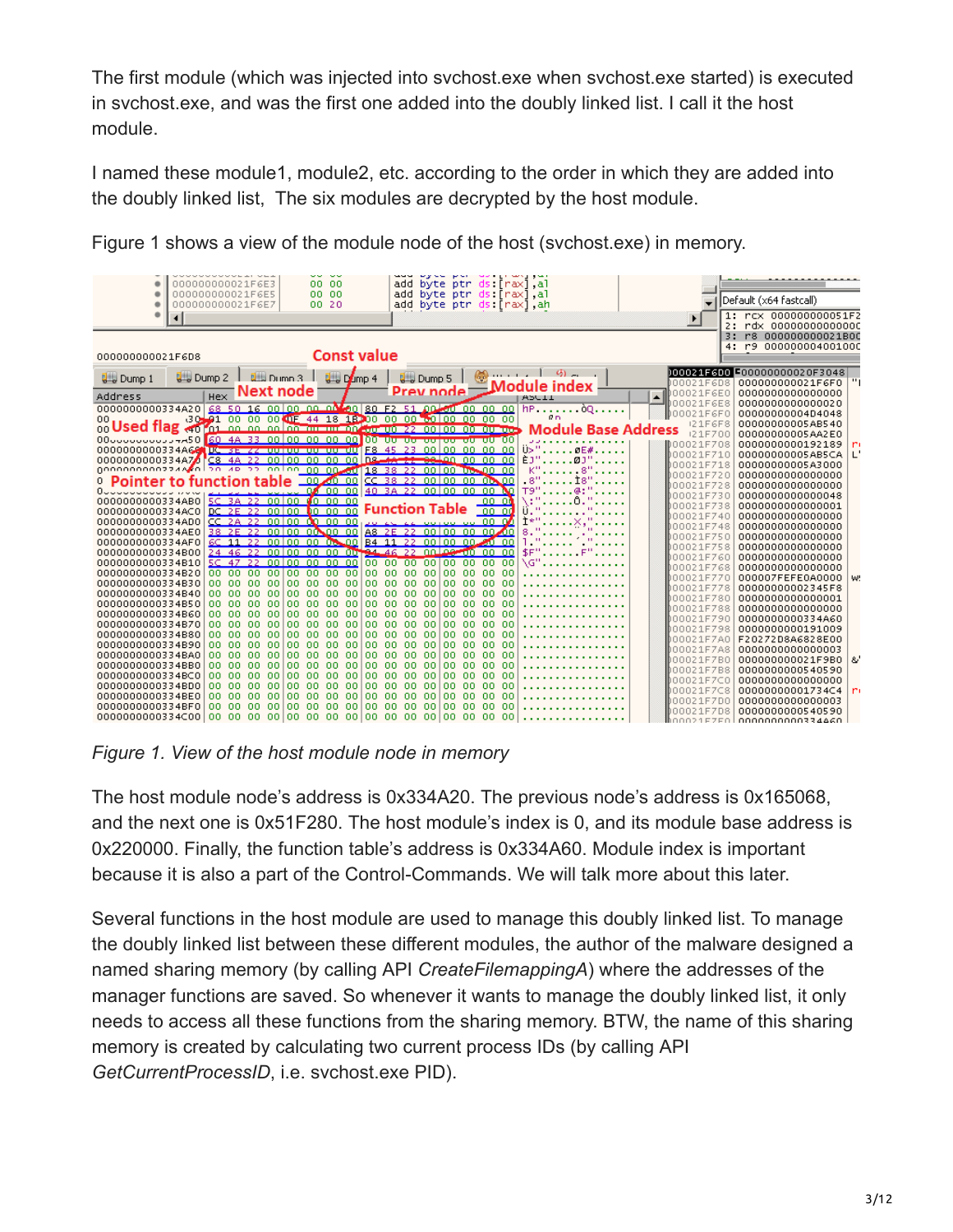In Figure 2, you can see how the named sharing memory is created, and where the manager functions are saved in the sharing memory. The functions in [rax+8] and [rax+18] are called frequently during handling C&C commands. [rax+18] is the function that gets the module node from the doubly linked list using the module index, and sets module flag. [rax+8] is used to restore the module flag.

|             | mov         | $[rsp+arg-\theta], rbx$                                                                       |
|-------------|-------------|-----------------------------------------------------------------------------------------------|
|             | push        | سينعت                                                                                         |
|             | sub         | rsp, 90h                                                                                      |
|             | cal]        | cs:call_GetCurrentProcessId ; GetCurrentProcessM                                              |
|             | moy         | edi, eax                                                                                      |
|             | xoŀ         | edi, OFFFFFFFCh                                                                               |
|             | caM         | cs:call_GetCurrentProcessId ; GetCurrentProcessId                                             |
|             | lea         | rdx, unk 2254D8 ; ;; "%p%p"                                                                   |
|             | mou         | ebx, eax                                                                                      |
|             | lea         | rcx, [rsp+98h+var 68]                                                                         |
|             | mou         | r8d, 1EA4410h                                                                                 |
|             | xor         | ebx, 40A0668h                                                                                 |
|             | <b>call</b> | Decrypt String fun                                                                            |
|             | mov         | rcx, rax                                                                                      |
|             | call        | sub 221000<br>; ;WideCharToMultiByte                                                          |
|             | lea         | rcx, [rsp+98h+var_48] ; ;;target buf                                                          |
|             | mov         | r9d, edi                                                                                      |
|             | mov         | rdx, rax<br>: "8p8p"                                                                          |
|             | mov         | r8d, ebx                                                                                      |
|             | call        | cs:call wsprintfA ; wsprintfA(tarqet e <u>cx. fmt str od</u> x,<br>$2p-1-2p$ 2)<br>%p address |
|             | lea         | rcx, [rsp+98h+var 68]                                                                         |
|             | call        | sub 224054                                                                                    |
|             | mov         | ebx, 28h                                                                                      |
|             | lea         | r11, [rsp+98h+var248] ;"00000000040A0BAC00000000FFFFF238" as CreateFileMappingA name          |
|             | mov         | $[rsp+98h+var_70]$ r11                                                                        |
|             | lea         | $r8d, [rbx-24h]$                                                                              |
|             | xor         | r9d, r9d                                                                                      |
|             | xor         | edx, edx                                                                                      |
|             | or          | rcx, OFFFFFFFFFFFFFFFFF                                                                       |
|             | mov         | dword ptr [rsp+98h+var_78], ebx                                                               |
|             | call        | cs:call CreateFilemappingA                                                                    |
|             | test        | rax, rax                                                                                      |
|             | inz.        | short loc_222A5A                                                                              |
|             |             |                                                                                               |
|             | .           |                                                                                               |
|             |             |                                                                                               |
| loc 222A5A: |             | ; CODE XREF: sub 2229C4+8CTj                                                                  |
|             | xor         | r9d, r9d                                                                                      |
|             | xor         |                                                                                               |
|             |             | r8d, r8d                                                                                      |
|             | mov         | rcx, rax                                                                                      |
|             | lea         | edx, [r9+2]                                                                                   |
|             | mov         | $[rsp+98h+var 78]$ , rbx                                                                      |
|             | call        | cs:call MapViewOfFile ; MapViewOfFile                                                         |
|             | test        | rax, rax                                                                                      |
|             | jz.         | short loc 222A52 ;                                                                            |
|             | Æea         | rcx, sub 222F20 ; ; add module node into doubly linked list.                                  |
|             | mov         | [rax], rcx                                                                                    |
|             | lea         | rcx, sub 223004 ; ;;; restore module used flaq                                                |
|             | mov         | $[{\rm{rax+8}}]$ , rcx                                                                        |
|             | lea         | rcx, sub 223180                                                                               |
|             | mov         | $[raw+10h]$ , $rcx$                                                                           |
|             | lea         | rcx, sub_223348 ; ;;;get module node from doubly linked list by moudle index.                 |
|             | mov         | $[raw+18h]$ , rcx                                                                             |
|             | lea         | It saves 5 functions of managing doubly<br>rcx, sub 2234A0                                    |
|             | mov         | $\lceil \text{rax+20h} \rceil$ , rcx                                                          |
|             | mou         | linked list into named sharing memory.<br>rcx, rax                                            |
|             | <u>call</u> | cs:call_UnmapViewOfFile                                                                       |
|             | xor         | eax, eax                                                                                      |
|             |             |                                                                                               |
| loc_222AB8: |             | ; CODE XREF: sub_2229C4+94Tj                                                                  |
|             | mov         | rbx, [rsp+98h+arg_0]                                                                          |
|             | add         | rsp, 90h                                                                                      |
|             | pop         | rdi                                                                                           |
|             | retn        |                                                                                               |
| sub 2229C4  | endp        |                                                                                               |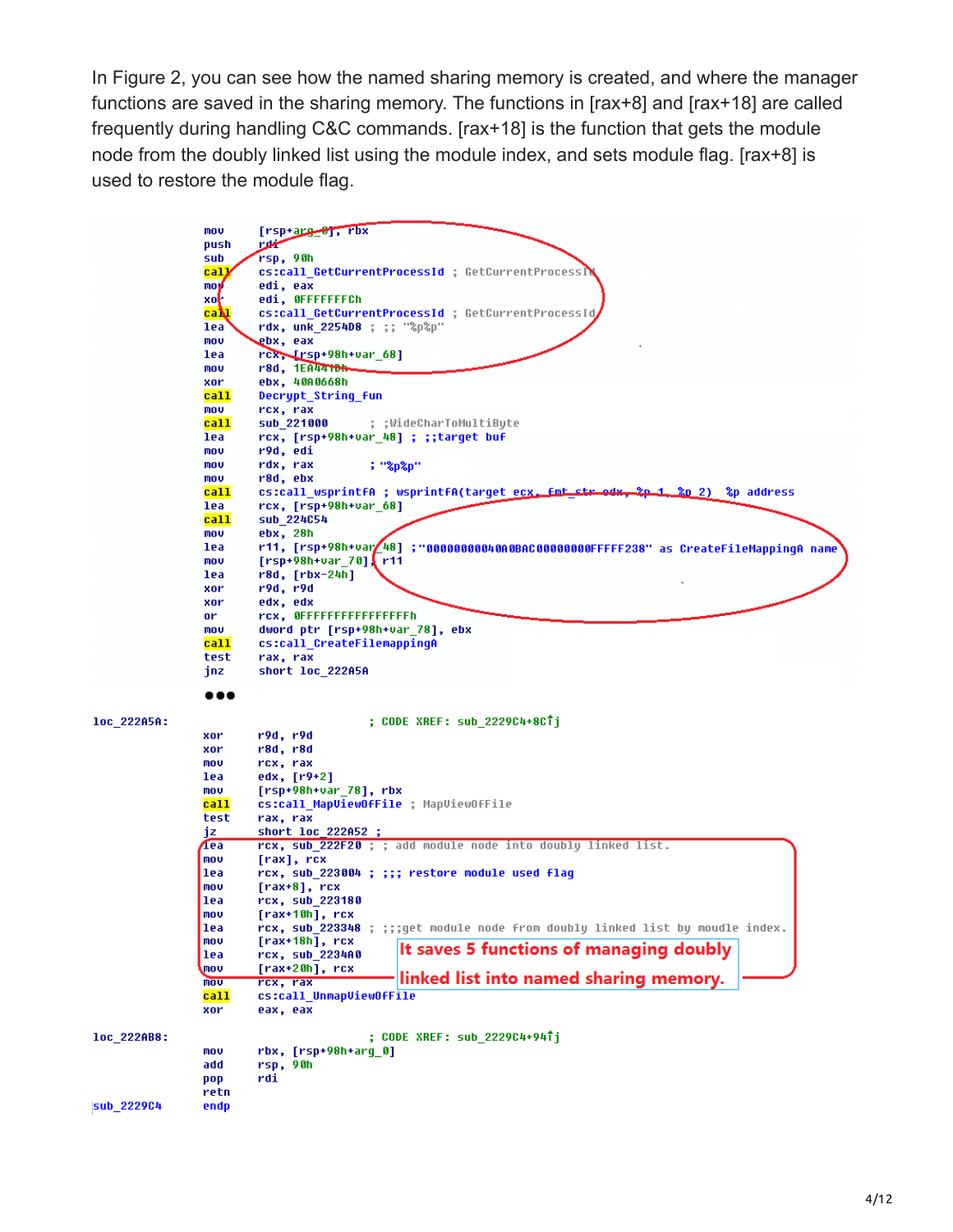Here is the modules' information in my test environment:

| Name    | Base address | Size     | Module index |
|---------|--------------|----------|--------------|
| Host    | 0x220000     | 0x11E000 | <b>Oxee</b>  |
| Module1 | 0x160000     | 0x00F000 | 0x01         |
| Module2 | 0x170000     | 0x011000 | 0x02         |
| Module3 | 0x190000     | 0x010000 | 0x03         |
| Module4 | 0x4D0000     | 0x00E000 | 0x04         |
| Module5 | 0x4E0000     | 0x00E000 | 0x10         |
| Module6 | 0x4F0000     | 0x00F000 | 0x11         |

## **Control-Command Packet Structure**

In order to easily understand the C&C packets, I will explain the packet structure here. As I explained in the first blog, the packet payload is encrypted. Through analyzing its decryption function, I was able to write a python function to decrypt the data. This is the same function that the host module used to decrypt those six modules, as well as the C&C server IP&Port from the PasteBin website, but different decryption keys are used.

Python decryption function:

```
def decrypt_fun(buf, size, key):
   target = []key1 = keykey2 = key
    for cnt in range(size):
       key1 *= 0x13379c8
       key2 * = 0x13key1 ^= 0x5397fc2
       key2 - = 0x17cl = (key1&@xff)c1 = (key2&0xff)val = ((c1) \land ord(buff[cnt]))&0xff
       target.append((val))
   return "".join(map(chr, target))
```
The decrypted packet consists of two parts. The first 14H bytes are the header, and the data starts at offset 14H. The packet structure looks like this:

```
Offset Size
              Description
+00H 4 bytes Decryption key
+04H 4 bytes Control-Command
+08H 4 bytes Sub-command, data depends on control-command
+0CH 4 bytes the size of data part
+10H4 bytes
     variable the data part starts here
+14H
```
In the first blog I introduced commands "030001" and "030003". Please refer [here](http://blog.fortinet.com/2017/08/23/deep-analysis-of-new-poison-ivy-variant) for more details. By the way, the malware uses big-endian byte order to save its data. The control command is a Dword value, whose high 16 bits are the module index, and the low 16 bits is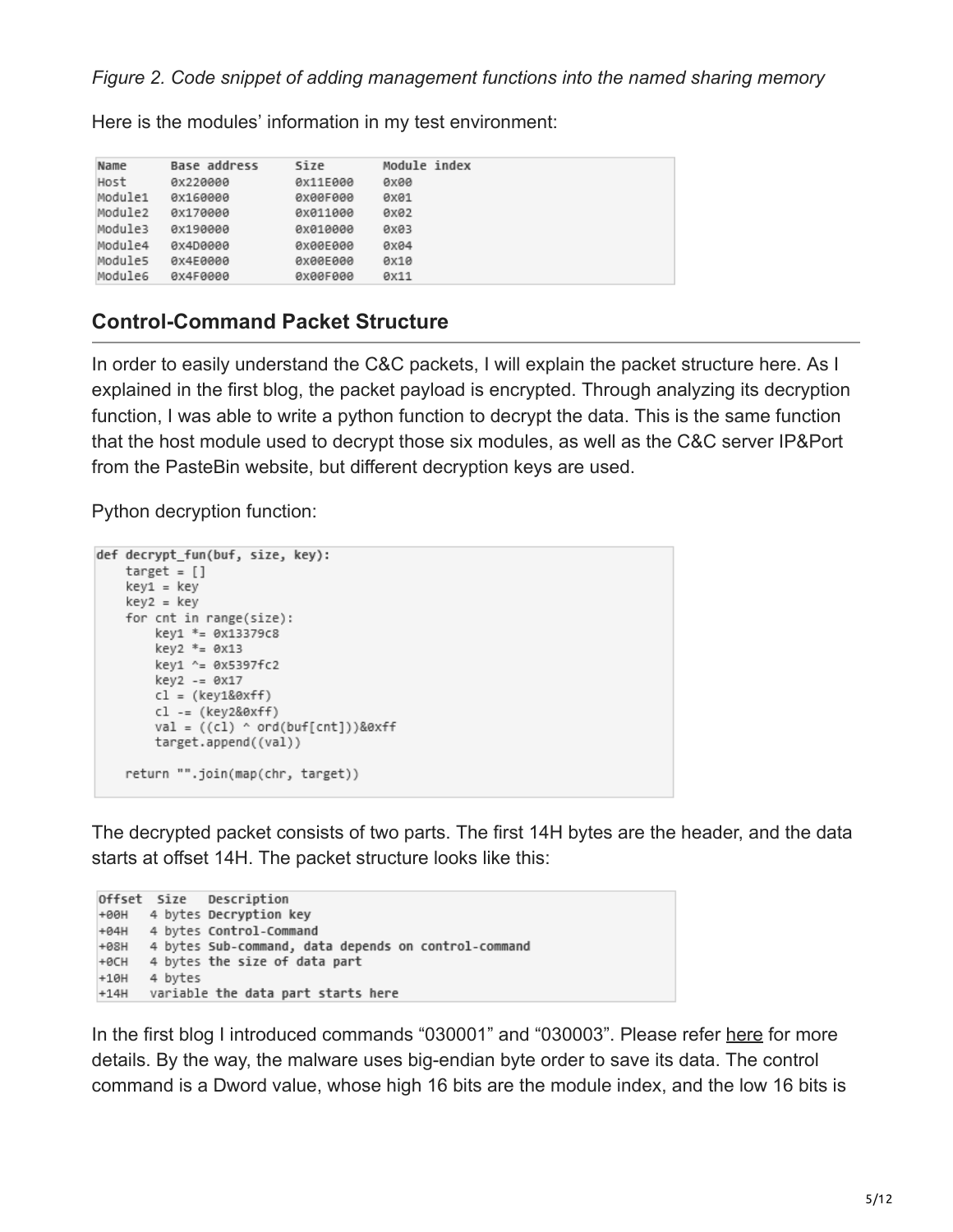a kind of code branch switch. Once the malware gets the command it retrieves the module node from the doubly linked list by matching the module index. It then calls the functions of that module to handle this command data.

| loc 192313: |                   | : CODE XREF: sub 1921E8+1171i                                                               |
|-------------|-------------------|---------------------------------------------------------------------------------------------|
|             | mov               | rcx, [rbp+arq 10] : ::socket                                                                |
|             | lea               | rdx, [rbp+arq 8]                                                                            |
|             | call              | sub 193370<br>; ;It calls recu to receive C&C server data. It then decrupts it.             |
|             | mou               | edi, eax                                                                                    |
|             | test              | eax, eax                                                                                    |
|             | jnz               | loc 192301                                                                                  |
|             | mov               | rax, [rbp+arq 8] ; It holds the decrypted data's address.                                   |
|             | mov               | : It gets control command.<br>ecx, [rax+4]                                                  |
|             | call              | cs:call htonl                                                                               |
|             | mou               | ebx, eax                                                                                    |
|             | shr               | ebx, 10h<br>; It gets high 16bits as the module index of the control command.               |
|             |                   | $\ddot{ }$                                                                                  |
|             | call              | : It retrieves the linked list management functions from named sharing memory<br>sub 191044 |
|             |                   | <b>. .</b>                                                                                  |
|             | mov.              | ; ebx is the command's high 16 bit. it's the module's index.<br>ecx, ebx                    |
|             | call              | qword ptr [rax+18h] ; It obtains the module node from doubly linked list by its index.      |
|             | $\overline{m}$ ov | rbx, rax                                                                                    |
|             | test              | rax, rax                                                                                    |
|             | iz                | loc 1923FD                                                                                  |
|             | mov               | $r8, [rax+30h]$<br>; at module node offset 30H saves the address of function table.         |
|             | test              | r8. r8                                                                                      |
|             | iz                | loc 1923FD                                                                                  |
|             | C <sub>mp</sub>   | qword ptr [r8], 0                                                                           |
|             | iz                | loc 1923FD                                                                                  |
|             | mov               | rdx, [rbp+arq 8]                                                                            |
|             | lea               | rcx, [rbp+arq 10]                                                                           |
|             | call              | qword ptr [r8] ; Going to different code branch according to module index.                  |
|             | $\overline{m}$ ov | edi, eax                                                                                    |
|             | call              | ; Get the linked list management functions from named sharing memory.<br>sub 191044         |
|             | mov               | rcx, rbx                                                                                    |
|             | call              | qword ptr [rax+8] ; restore module node used flaq.                                          |
|             | cmp               | edi, OFFFFFFFFh                                                                             |
|             | inz               | short loc 1923F2                                                                            |
|             | mov               | ecx. 7Fh                                                                                    |

*Figure 3. All packets from C&C server are dispatched from here*

Figure 3 shows the code snippet used for dispatching the C&C packets to the correct module for processing. After "call sub 193370" we got the decrypted C&C server packet in [rbp+arg\_8]. "call sub\_191C44" is used to get the management functions in rax from the named sharing memory. "call qword ptr [rax+18h]" is used to call one management function to get the module node from the doubly linked list using the module index in rcx i.e. high 16 bits of command. "call qword ptr [r8]" calls the first function of the function table to process the received packet.

From the above analysis you should now be able to clearly see the entire process of how the malware processes the C&C server's packets.

## **Installing the "00000025" module**

In my captured traffic, I was able to see many control commands. They include "00030001", "00030002", "00030003", "00030004", "00000003", "00000001", "00250000", etc.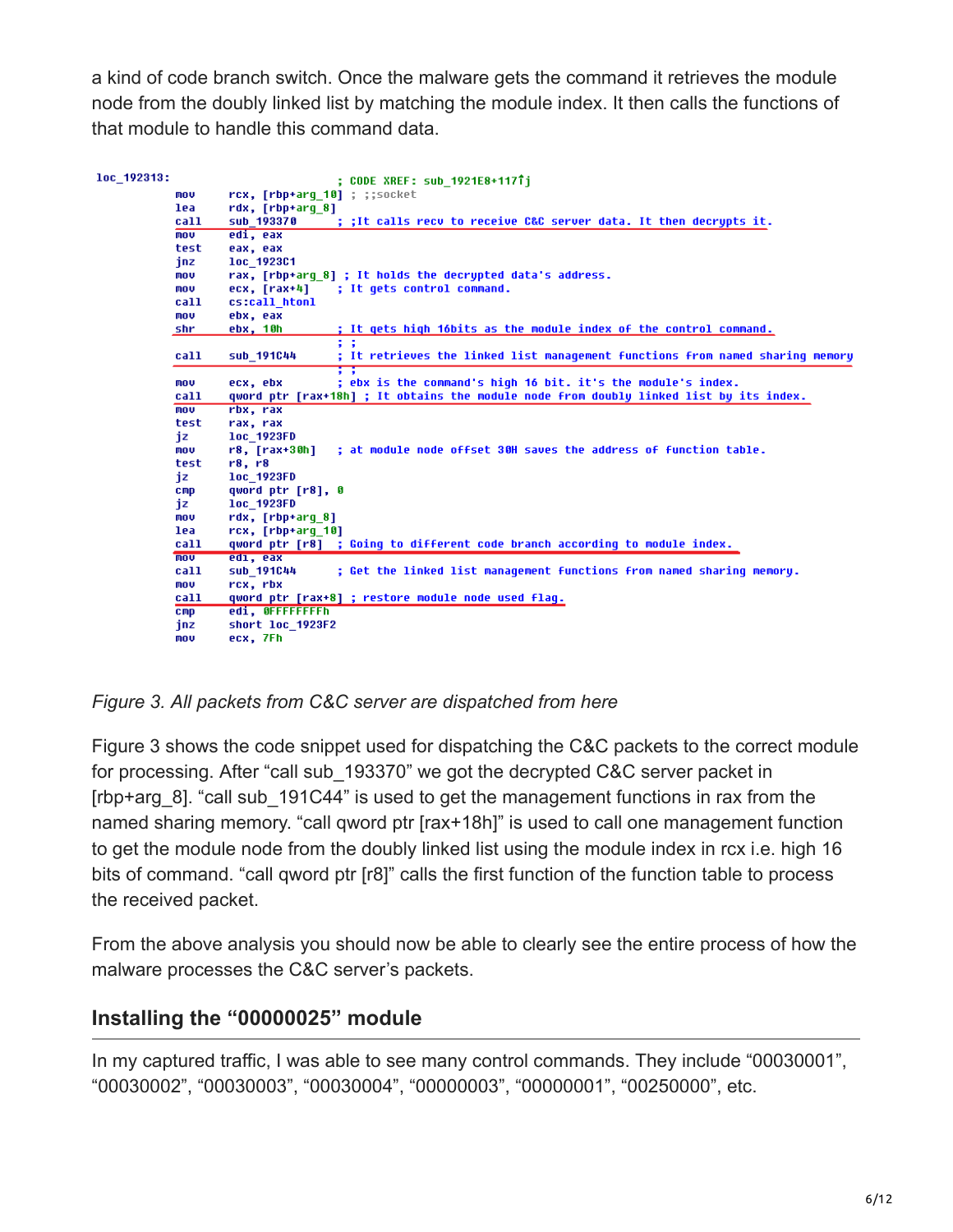So let's now take a look at what the "00000003" command is used for. Figure 4 shows the original received packet and the decrypted data.



*Figure 4. "00000003" command data*

From the command "00000003" details we know that this packet is going to be passed to the host module (its index is 0), and then be processed by the first function in the function table and the "0003" branch.

It gets the sub-command ("00000025") as the module index to look for in that doubly linked list. So far, no module's index is 0x25. It then replies to the C&C server with sub-command "00000040". If the 0x25 module node exists, the sub-command is "00000000".

The C&C server then sends back command "00000001" with a new module attached. Below is part data of this packet after decryption, where you can see that the sub-command is "00000025". In code branch "0001" it decompresses the received module, then gets its code initialized, and finally adds it into the doubly linked list. This module's index is 0x25, so I call it Module25.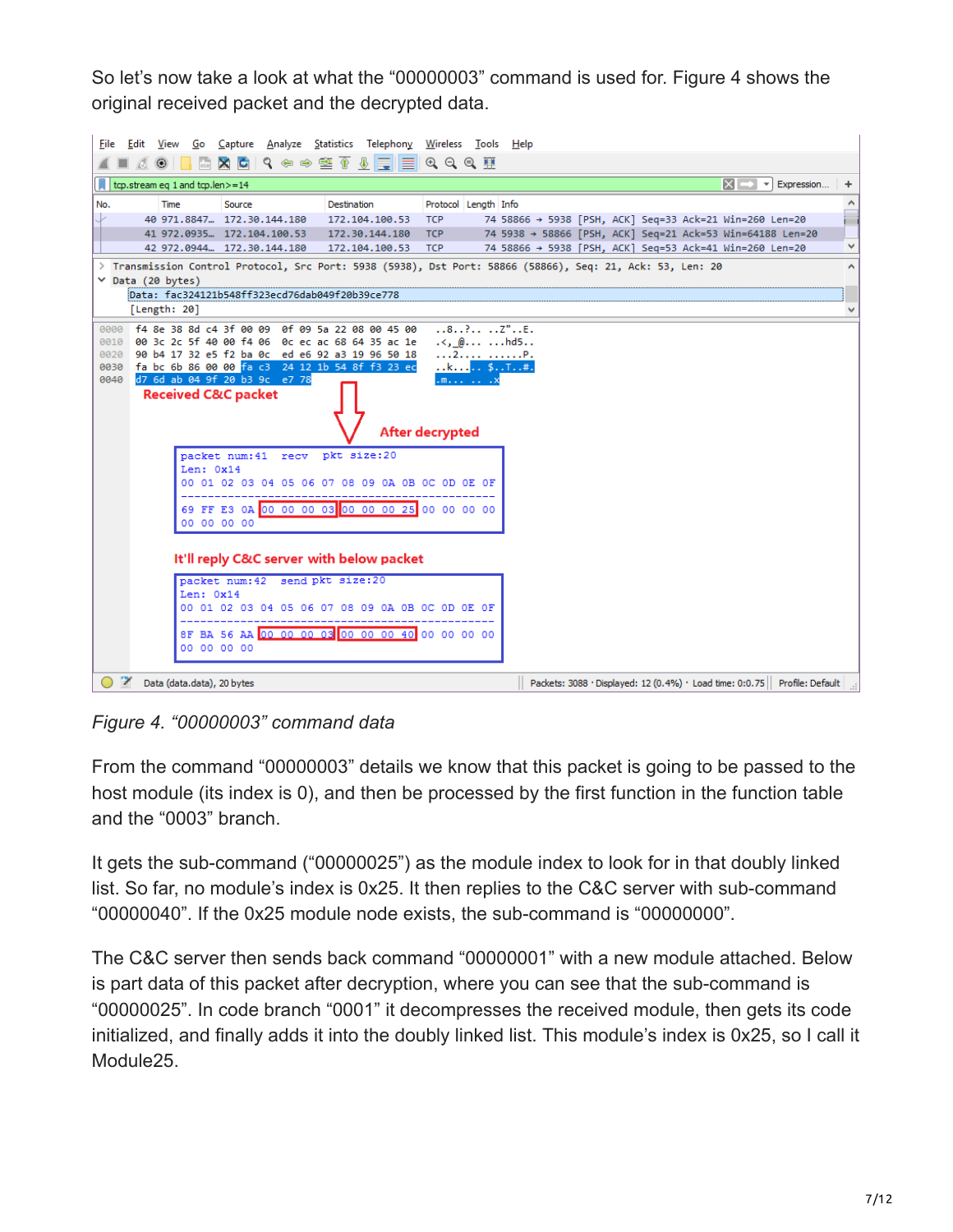It later sends command "00000001" with sub-command "00000000" to the C&C server to let it know that the 0x25 module was installed successfully. This module will be used to penetrate the victim's network.

BTW, this module's information in my test machine is:

Module index Name Base address Size Module25 ax2afeeee **BxD888 ØX25** 

#### **Penetrating the victim's LAN using EternalBlue**

I'm sure that the C&C server sent commands to get the victim's network configuration (my local IP, Gateway, DNS server), though I did not catch them.

Figure 5 is the screenshot of the network configuration of my test machine.

```
<u>니미지</u>
ox Administrator: C:\Windows\system32\cmd.exe
                                                                                                                                     \blacktriangleEthernet adapter Local Area Connection:
    Connection-specific DNS Suffix
                                                         Intel(R) PRO/1000 MT Desktop Adapter<br>02-09-27-7E-
    х
                                                         02-07-27-7E-<br>Yes<br>Yes<br><u>fe80::1570:200b:</u>
                                                      н
                              Enabled
                                                                                                  (Preferred)
                                                : 10.0.2.15 (Preferred)
    IPu4 Address. . . . . . . . .
                                                     : 255.255.255.0<br>: 255.255.255.0<br>: Friday, March 17, 2017 5:12:31 PM<br>: Saturday, September 02, 2017 5:02:03 PM<br>: 10.0.2.2
    Subnet Mask . .<br>Lease Obtained.<br>Lease Exnires .
    Default Gateway .
    DHCP Server . . . .<br>DHCP Server . . . . .<br>DHCPv6 IAID . . . . .
                                                         т
                                                      н
                                                      : 172.30.1.105DNS Servers . . . . . . . .
                                                        8.8.8.8<br>Enabled
    NetBIOS over Topip. . . . . . . .
                                                      ÷.
.<br>Tunnel adapter isatap.{61A43B1D-F349-4C8C-B722-9D7CF4B5F318}
    Media State.
                                                         Media disconnected
    Connection-specific DNS Suffix
                                                         Microsoft ISATAP Adapter<br>00-00-00-00-00-00-00-E0
    Description . . .<br>Physical Address.
                                 ٠
                                          ٠
                                    ł,
    DHCP Enabled.
                                                         No<br>Yes
    Autoconfiguration Enabled .
                                                       ٠
Tunnel adapter Local Area Connection* 9:
    Media State .
                                                         Media disconnected
    Media State<br>Connection-specific DNS Suffix
    Description . . .<br>Physical Address.<br>DHCP Enabled. . . .
                                                         Teredo Tunneling Pseudo-Interface<br>00-00-00-00-00-00-00-E0
                                 ٠
                                     ٠
                                       ٠
                                                         No<br>Yes
    pnor chapieu. . . . . . .<br>Autoconfiguration Enabled
```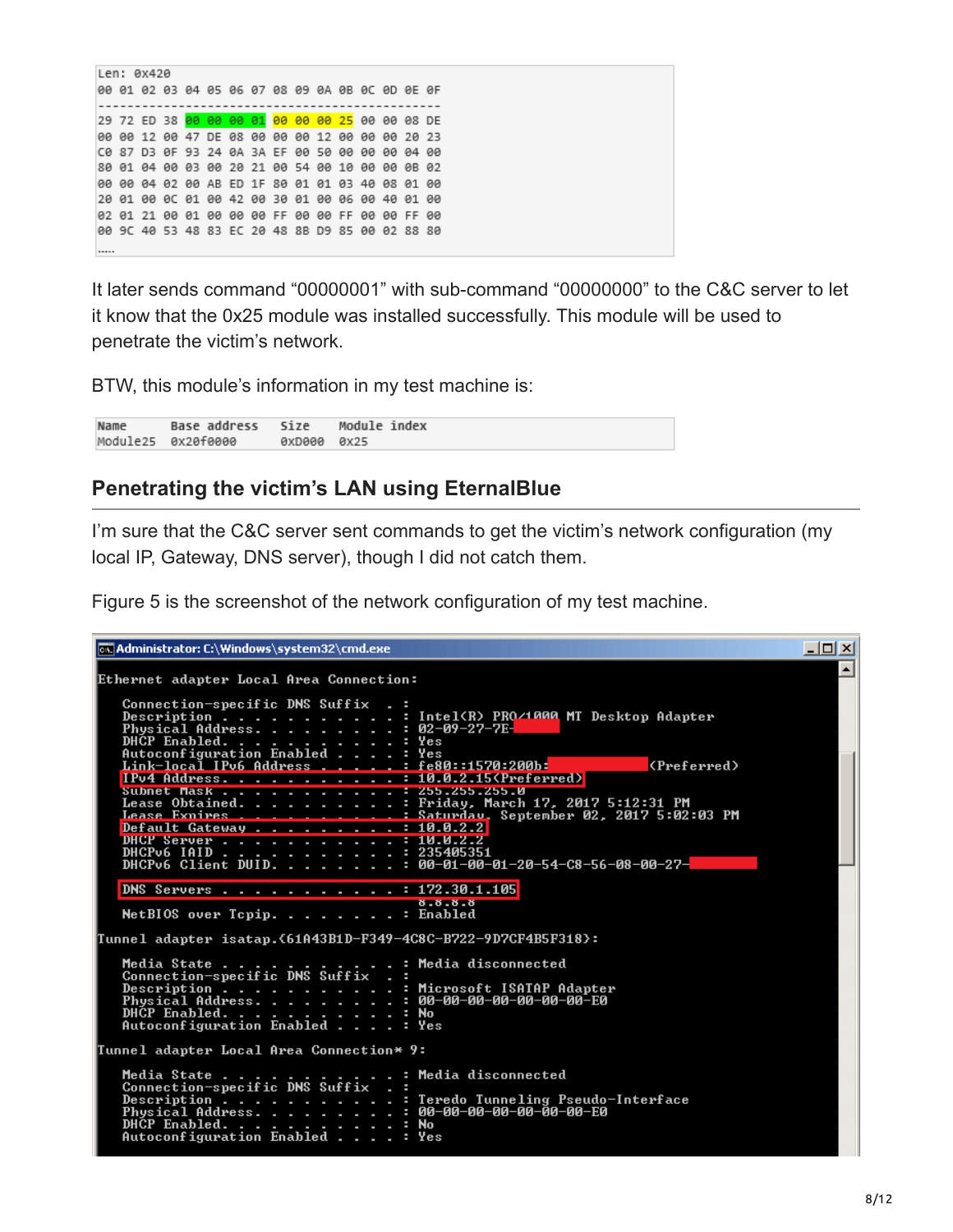#### *Figure 5. Network information*

The C&C server controls the malware to scan the victim's network segment, including local IP, Gateway, and DNS server. For example, because my DNS server is 172.30.1.105 it's going to scan the 172.30.1.105/24 network segment.

The C&C server sends the "00000025" command with the destination IP and Port for further attack. By decrypting "00000025" packets we are able to see its data, shown below.



From this data it is easy to see that there are IP addresses from three local machines. The sub-command "000001BD" refers to port 445.

Module25 processes this packet, pulls the IP and port information from the packet, and then makes a connection to it. If any error occurs, it sends the status to the C&C server.

Once successfully connected to the destination machine, the malware then serves as a middleman that keeps transferring the two sockets' data between the C&C server and the destination machine (like man-in-the-middle does). In module3 we also see its debug output strings "*SoTransfer(%p<=>%p)...\r\n*" and "*SoTransfer(%p<=>%p) quit!\r\n*". Figure 6 and 7 show the attack view in Wireshark.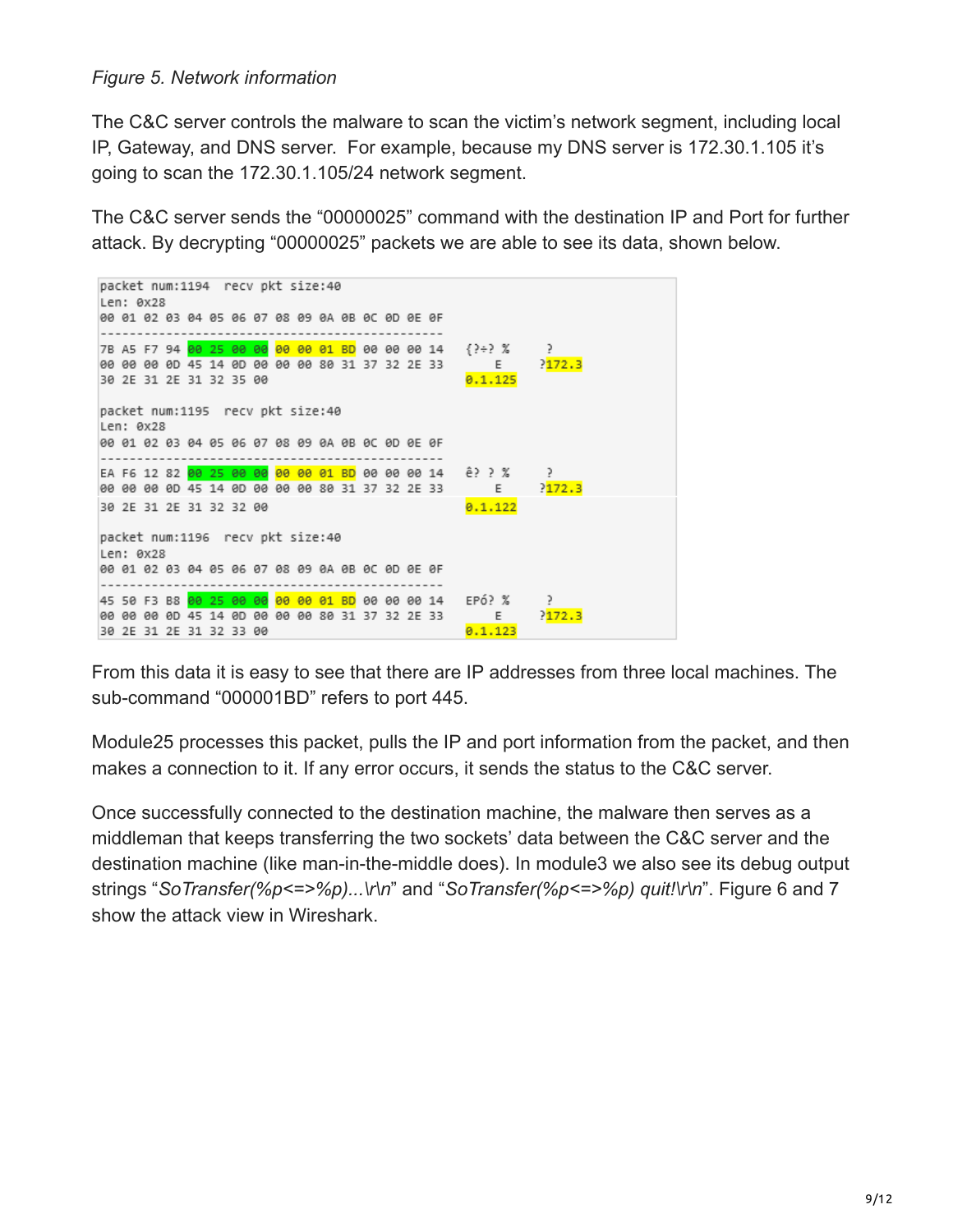| <b>X C 9 ♦ ↑ * * * * * * * * * * * *</b><br>$rac{1}{ 010 }$<br>$\odot$<br>$x \rightarrow -$<br>Expression<br>tcp.stream eq 516 and tcp.len>=14<br>Protocol Length Info<br>No.<br>Time<br>Destination<br>Source |
|----------------------------------------------------------------------------------------------------------------------------------------------------------------------------------------------------------------|
|                                                                                                                                                                                                                |
|                                                                                                                                                                                                                |
|                                                                                                                                                                                                                |
| 3011 1693.628., 172.30.144.180<br>91 NBSS Continuation Message<br>172.104.100.53 NBSS                                                                                                                          |
| 3012 1693.831  172.104.100.53<br><sup>1</sup> Encrypted 25 command packets luation Message                                                                                                                     |
| 3013 1693.837., 172.30.144.180<br>www.computation Message<br>1, 2, 10, 7, 100, 33, 100, 3                                                                                                                      |
| 191 Negotiate Protocol Request<br>5014 1694.048 172.104.100.53<br>172.30.144.180 SMB                                                                                                                           |
| 181 Negotiate Protocol Response<br>3015 1694.050  172.30.144.180<br>172.104.100.53<br><b>SMB</b>                                                                                                               |
| 194 Session Setup AndX Request, User: anonymous<br>3016 1694.254  172.104.100.53<br>172.30.144.180<br>SMB                                                                                                      |
| 263 Session Setup AndX Response<br>3017 1694.257., 172.30.144.180<br><b>SMB</b><br>172.104.100.53                                                                                                              |
| 150 Tree Connect AndX Request, Path: \\192.168.1.111\IPC\$<br>SMB<br>3018 1694.460  172.104.100.53<br>172.30.144.180                                                                                           |
| 172.104.100.5 Transferred packets hect AndX Response<br>3019 1694.463  172.30.144.180                                                                                                                          |
| 172.30.144.180<br>136 Trans2 Request, SESSION SETUP<br>3020 1694.664  172.104.100.53<br><b>SMB</b>                                                                                                             |
| 93 Trans2 Response, SESSION SETUP, Error: STATUS NOT IMPLEMENTED<br>3021 1694.676., 172.30.144.180<br>172.104.100.53<br><b>SMB</b>                                                                             |
| 1138 NT Trans Request, <unknown><br/>3022 1694.892  172.104.100.53<br/>172.30.144.180<br/><b>SMB</b></unknown>                                                                                                 |
| 93 NT Trans Response, <unknown (0)=""><br/>3023 1695.105  172.30.144.180<br/>172.104.100.53<br/><b>SMB</b></unknown>                                                                                           |
| 1414 [TCP segment of a reassembled PDU]<br>3024 1695.308  172.104.100.53<br>172.30.144.180<br><b>TCP</b>                                                                                                       |
| 742 [TCP segment of a reassembled PDU]<br>3025 1695.308., 172.104.100.53<br>172.30.144.180<br><b>TCP</b>                                                                                                       |
| 1414 [TCP segment of a reassembled PDU]<br>3026 1695.311. 172.104.100.53<br>172.30.144.180<br><b>TCP</b>                                                                                                       |
| 70 [TCP Previous segment not captured] NBSS Continuation Message<br>3027 1695.312  172.104.100.53<br>172.30.144.180<br><b>NBSS</b>                                                                             |
| 1414 NBSS Continuation Message<br>3028 1695.312  172.104.100.53<br>172.30.144.180<br><b>NBSS</b>                                                                                                               |
| 3029 1695.312  172.104.100.53<br><b>NBSS</b><br>1414 NBSS Continuation Message<br>172.30.144.180                                                                                                               |
| 1414 NBSS Continuation Message<br>3030 1695.312  172.104.100.53<br>172.30.144.180<br><b>NBSS</b>                                                                                                               |
| 70 NBSS Continuation Message<br>3031 1695.312  172.104.100.53<br>172.30.144.180<br><b>NBSS</b>                                                                                                                 |
| 1414 NBSS Continuation Message<br>3032 1695.509  172.104.100.53<br>172.30.144.180<br><b>NBSS</b>                                                                                                               |
| 1414 NBSS Continuation Message<br><b>NBSS</b><br>3033 1695.509  172.104.100.53<br>172.30.144.180                                                                                                               |
| 1414 NBSS Continuation Message<br><b>NBSS</b><br>3034 1695.513  172.104.100.53<br>172.30.144.180                                                                                                               |
| 172.38<br>MDCC<br>Forme nono, sasa bidir in idir /ssnsn bidir), sasa bidir iridirid /ssnsn bidir)                                                                                                              |

*Figure 6. EternalBlue attack packets*



*Figure 7. EternalBlue attack packet payload*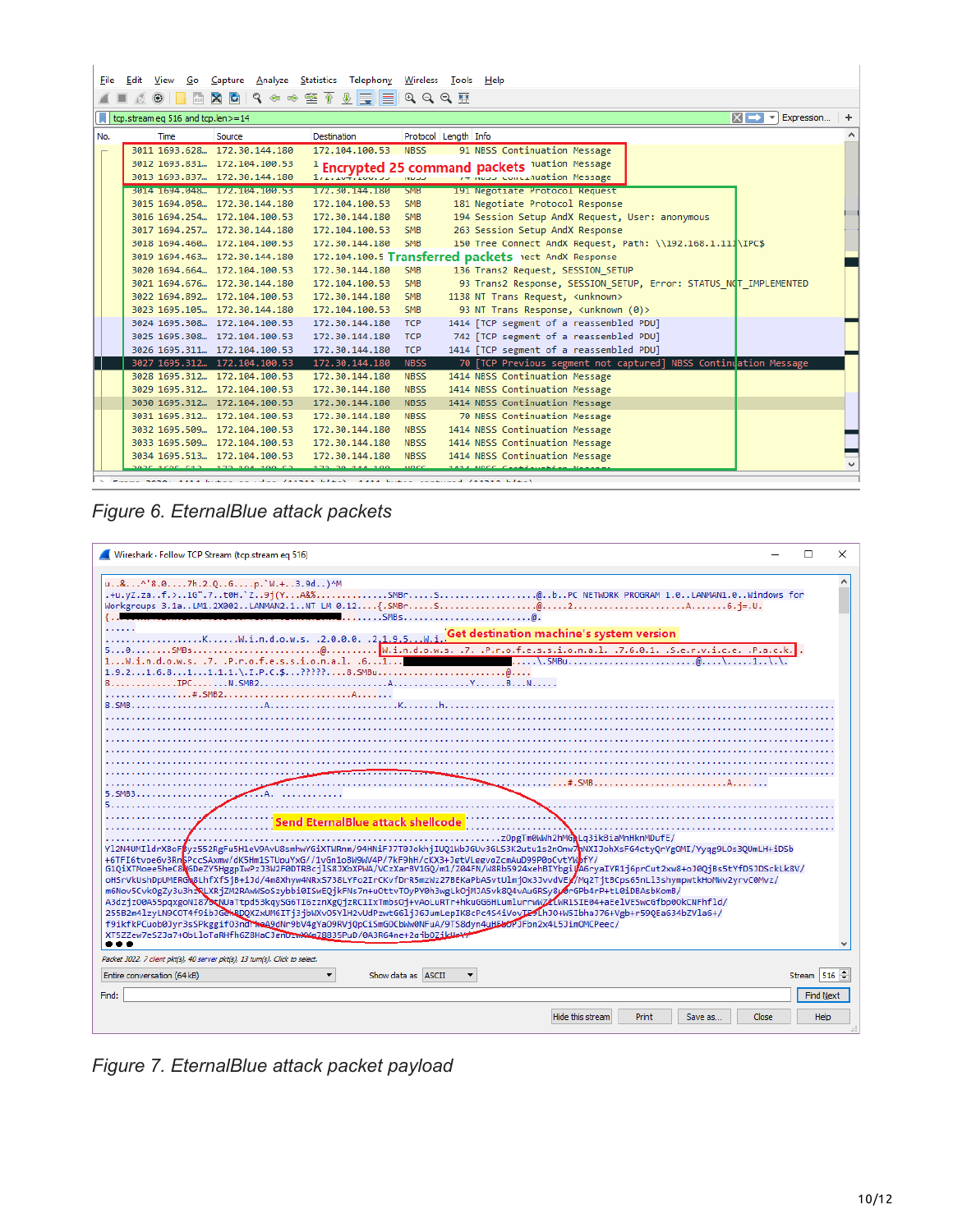Module25 makes the connection to the destination IP and then calls module3's function to perform the transfer work by calling the recv() and send() functions. In module3 function *sub\_1935A8* it creates two threads to do that. One thread receives data from the C&C socket and sends it to the destination machine, and another one receives data from the destination machine and forwards it to the C&C server. Figure 8 shows the code snippet for what I explained about the two threads.

| mov         | [rsp+468h+var 440], rax                       |          |                      |                            |                                                          |
|-------------|-----------------------------------------------|----------|----------------------|----------------------------|----------------------------------------------------------|
| and         | [rsp+468h+var 448], 0                         |          |                      |                            |                                                          |
| lea         | r9, [rsp+468h+var 428] ; ;;thread parameter.  |          |                      |                            |                                                          |
| llea        | r8, Thread_fun                                | 88193728 |                      |                            |                                                          |
| xor         | <b>Thread1</b><br>edx, edx                    | 00193728 | mou.                 | [rsp+arq 8], rbx           |                                                          |
| xor         | ecx, ecx                                      | 00193720 | <b>push</b>          | rdi                        | <b>Thread Function</b>                                   |
| call        | cs:call CreateThread                          | 0019372E | sub                  | rsp, 30h                   |                                                          |
| <b>Trea</b> | ry, prsp+4o8n+var 413 a torread parameter.    | 00193732 | mou                  | rdi, rcx                   |                                                          |
| llea        | r8. Thread fun-                               | 88193735 | mou                  | ecx, 400h                  |                                                          |
| nov         | $[rsp+468h+var$ 438], rax                     | 00193730 | call                 | sub 191BF4                 | ; ;RtlAllocateHeap(8)                                    |
| lea         | rax, [rbp+370h]                               | 0019373F | mov.                 | rbx, rax                   |                                                          |
| xor         | <b>Thread2</b><br>edx, edx                    | 88193742 |                      |                            |                                                          |
| nov         | $[rsp+468h+var_440]$ rax                      |          | 00193742 loc_193742: |                            | ; CODE XREF: Thread fun+5Fii                             |
| land        | $[rsp+468h+var 448], \$                       | 00193742 | mov                  | rcx, [rdi]                 |                                                          |
| <b>xor</b>  | ecx, ecx                                      | 88193745 | lea                  | $r9$ , [ $rsp+38h+arg 0$ ] |                                                          |
| lca11       | cs:call CreateThread                          | 00193740 | mou                  | r8d, 400h                  |                                                          |
| lea         | rdx, aSotransferPP :\"SoTransfer(%p<=>%p)\r\n | 00193750 | mou                  | rdx, [rcx]                 |                                                          |
| lea         | rcx, [rsp+468h+var 408]                       | 88193753 | mov                  | rcx, [rcx+8]               |                                                          |
| <b>MOV</b>  | r9, rbx                                       | 88193757 | mou                  | [rsp+38h+var 18], 7530h    |                                                          |
| mov         | r8. rdi                                       | 0019375F | mou                  |                            | r10, [rdx+30h] ; rdx points to module's node of module5. |
| nov         | [rsp+468h+var 430], rax                       | 00193763 | mov                  | rdx, rbx                   |                                                          |
| call        | cs:call wsprintfA                             | 88193766 | call                 |                            | qword ptr [r10+18h] ; module5.4e1f20, call recv function |
| lea         | rcx, [rsp+468h+var 408]                       | 0019376A | test                 | eax, eax                   |                                                          |
| call        | cs:call OutputDebugStringA                    | 00193760 | inz                  | short loc 193789           |                                                          |
| xor         | r8d. r8d                                      | 0019376E | mov.                 | r8d, [rsp+38h+arq 0]       |                                                          |
| lea         | rdx, [rsp+468h+var 438]                       | 88193773 | mou                  | $rcx, [rdi+8]$             |                                                          |
| lea.        | ecx, [r8+2]                                   | 88193777 | <b>MOV</b>           | r9d, 7530h                 |                                                          |
| or          | r9d, OFFFFFFFFh                               | 00193770 | mov.                 | rdx, rbx                   |                                                          |
| call        | cs:call WaitForMultipleObjects                | 00193780 | call                 | sub_193304                 | ; module5.4e1ef0, call send function                     |
| <b>MOV</b>  | ecx, 3E8h                                     | 00193785 | test                 | eax, eax                   |                                                          |
| call        | cs:call Sleep                                 | 88193787 | iz                   | short loc 193742           |                                                          |
|             |                                               | 88193789 |                      |                            |                                                          |
|             |                                               |          | 00193789 loc 193789: |                            | ; CODE XREF: Thread fun+44Ti                             |
|             |                                               | 88193789 | mov                  | rcx, rbx                   |                                                          |
|             |                                               | 0019378C | call                 | sub 191010                 | : :HeapFree                                              |
|             |                                               | 00193791 | nov                  | rbx, [rsp+38h+arq 8]       |                                                          |
|             |                                               | 88193796 | xor                  | eax, eax                   |                                                          |
|             |                                               | 00193798 | add                  | rsp, 30h                   |                                                          |
|             |                                               | 00193790 | pop                  | rdi                        |                                                          |
|             |                                               | 0019379D | retn                 |                            |                                                          |

#### In module3's sub 1935A8 function

*Figure 8. Two threads to transfer packets*

#### **Conclusion**

Based on our analysis, this new Poison Ivy variant takes advantage of the EternalBlue exploit to spread. Once one system is infected by this variant, other systems on the same network are likely to be infected by the compromised system.

#### **Solution**

Users should apply Microsoft's patch for [MS17-010](https://technet.microsoft.com/en-us/library/security/ms17-010.aspx).

Fortinet IPS signature MS.SMB.Server.SMB1.Trans2.Secondary.Handling.Code.Execution was released in March 2017 to protect our customers against the EternalBlue attack.

*[Sign up](http://ftnt.net/2iT7Mcp%C2%A0) for weekly Fortinet FortiGuard Labs Threat Intelligence Briefs and stay on top of the newest emerging threats.*

#### **Related Posts**